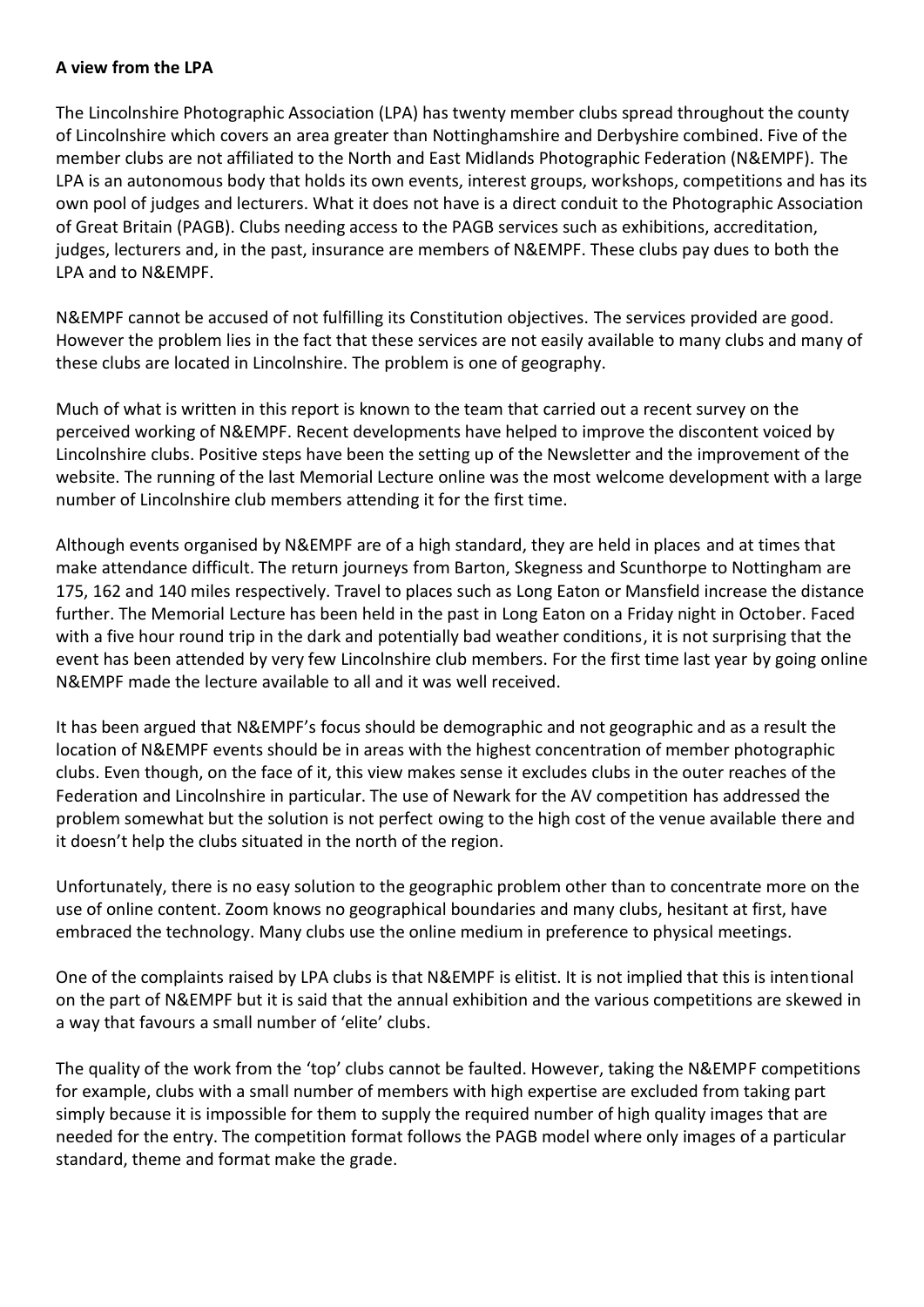It is a case of how club membership is perceived and the nature of club photography in general. Is club photography a hobby or is it a sport? There are clubs that fall into either category. The majority of Lincolnshire clubs are based on membership that pursues photography as a hobby. In these clubs being a part of a group with a common interest is of prime importance. Abilities are not compared and competitions are a platform to get work seen rather than gladiatorial arenas. Clubs that have a sport attitude tend to be full of cliques and members not included in those cliques eventually drift off. Unfortunately, the members with higher ability also drift off and join 'prestigious' clubs and eventually the club dies.

It has been argued that N&EMPF propagates photography as a sport rather than a hobby. The hierarchy of N&EMPF member clubs can be likened to football's FA. In football there are various leagues. At the bottom there are the minor leagues such as the Conference League. At the top there is the Premier League. Clubs in the lower leagues sometimes get to play against the Premier League clubs but rarely make any impact. Any good players in the lower leagues will get snapped up by the higher clubs and if they are good enough, will end up in a Premier League club. In all of this the benefit to the bottom clubs is minimal.

Although competition is essential to maintain a high standard of work it should not be the be all and end all. Everyone starts somewhere and joining a club is the first step for most budding photographers. These 'beginners' need encouragement and assistance. Not all (in fact most) photo club members can't afford expensive equipment and the hire of studios or workshops. They are unable to go to exotic places at the right times. It is not surprising that they are put off entering exhibitions where many, if not most, of the selections have been made with these factors in mind. The N&EMPF exhibition selection is flawed. The judges employed select a particular type of image. There is a 'fashion' each year and this 'fashion' is dependent on the judges' preferences and clichés that are currently in vogue. This means that if an entrant ticks all the current boxes the image is accepted otherwise it is rejected. This results in an exhibition that is uniform and the content does not reflect the abilities of the N&EMPF member clubs in general.

The question of 'What is the purpose of the N&EMPF exhibition?' arises. Who is it intended to be viewed by? Is it staged for the general public to see the work of N&EMPF member clubs or is it just to be viewed by friends and family of the authors represented? Logically, it should be the former.

Ideally, the exhibition should be held at a location that enjoys a large footfall by the public. The exhibition is a showcase of the Federation and people viewing it should be inspired to join a photo club.

The exhibition is currently held in rotation at two venues. They are the Art Gallery in Mansfield and Patchings Art Centre. Of the two, Mansfield is more accessible to the public. Patchings, on the other hand, is in a rural area on the way to nowhere. It is a location that will only be visited by artist types who happen to be passing by or visiting to buy artist's materials. It needs to be reached by car since there is no public transport. As a result only people that specifically wish to view the exhibition will do so. The way the exhibition is hung is far from satisfactory. The main hall often has art classes going on and visitors have to negotiate their way around them. The exhibition space above the cafe is only able to display a fraction of the exhibition thus limiting its scope to just the top images.

Many club members don't have a clue as to where Patchings is and how to get there. The general public don't visit because it isn't on the way to anywhere and isn't easy to get to. The only people who make an active effort to visit are the authors who have acceptances along with their friends.

There are a number of alternatives that could be researched. Lakeside in the grounds of Nottingham University is a location that has a good footfall and has hosted photographic exhibitions in the past. The Gallery of Contemporary Art is another location which could be approached. Again, a big footfall would be accessed if it was made available. There are exhibition spaces in Lincoln and Newark that could prove fruitful as well as locations further afield, such as Chesterfield.